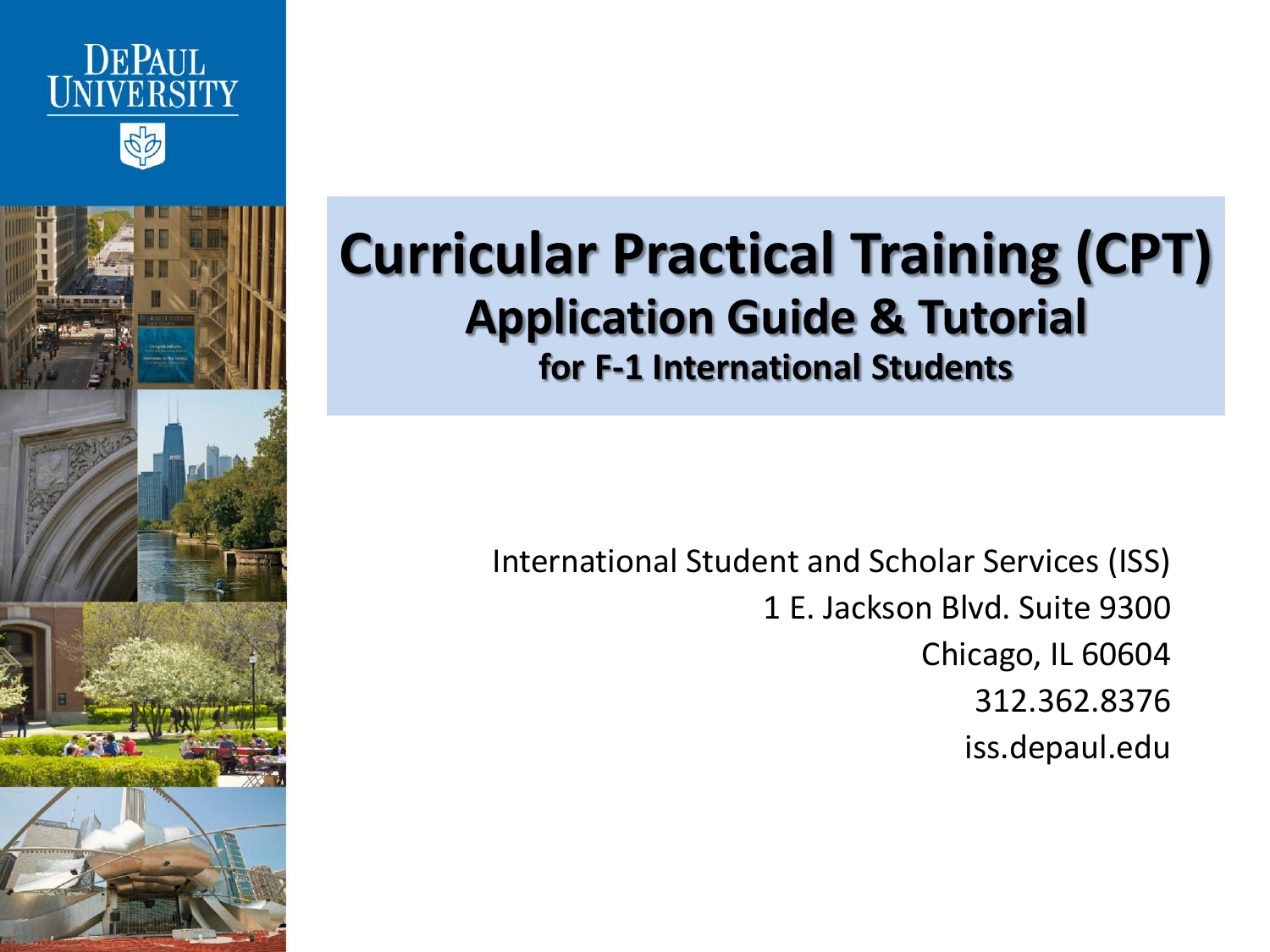# **Off-Campus Work Eligibility**

- Off-campus employment authorization like curricular practical training (CPT) or optional practical training (OPT) may be granted to F-1 students under certain circumstances. F-1 students who have maintained lawful F-1 student status for **at least one academic year** (or whose graduate academic program requires immediate offcampus employment participation) can become eligible for off-campus employment authorization.
- Off-campus employment must always be **directly related** to an F-1 student's major field of study. It is the student's responsibility to explain and document how the job duties relate to degree showing on I-20 form, if/when the government later questions student's employment history.
- Before beginning ANY paid or unpaid work off-campus (including some volunteer positions), F-1 students must obtain prior and specific work authorization like CPT or OPT from ISS/USCIS respectively. **Off-campus employment cannot begin without possession of a CPT-authorized I-20 form! Employment start date must be on or after the CPT authorization start date showing on CPT-authorized I-20 form.**
- $\cdot \cdot$  If F-1 student starts working before they are authorized or without proper authorization like CPT or OPT, this will be **serious violation of their immigration status** and ISS will have to terminate their SEVIS immigration record. Student will have to leave the U.S. (reinstatement will not be an option and re-entry to the U.S. is not guaranteed). This status violation can lead to detention/removal from the country. It can also have long-term negative consequences on future immigration benefits and U.S. visa applications.

**DEPAUL UNIVERSITY** 

 F-1 students who are **already out of status** are not eligible for CPT or OPT work authorization or any other immigration benefits.

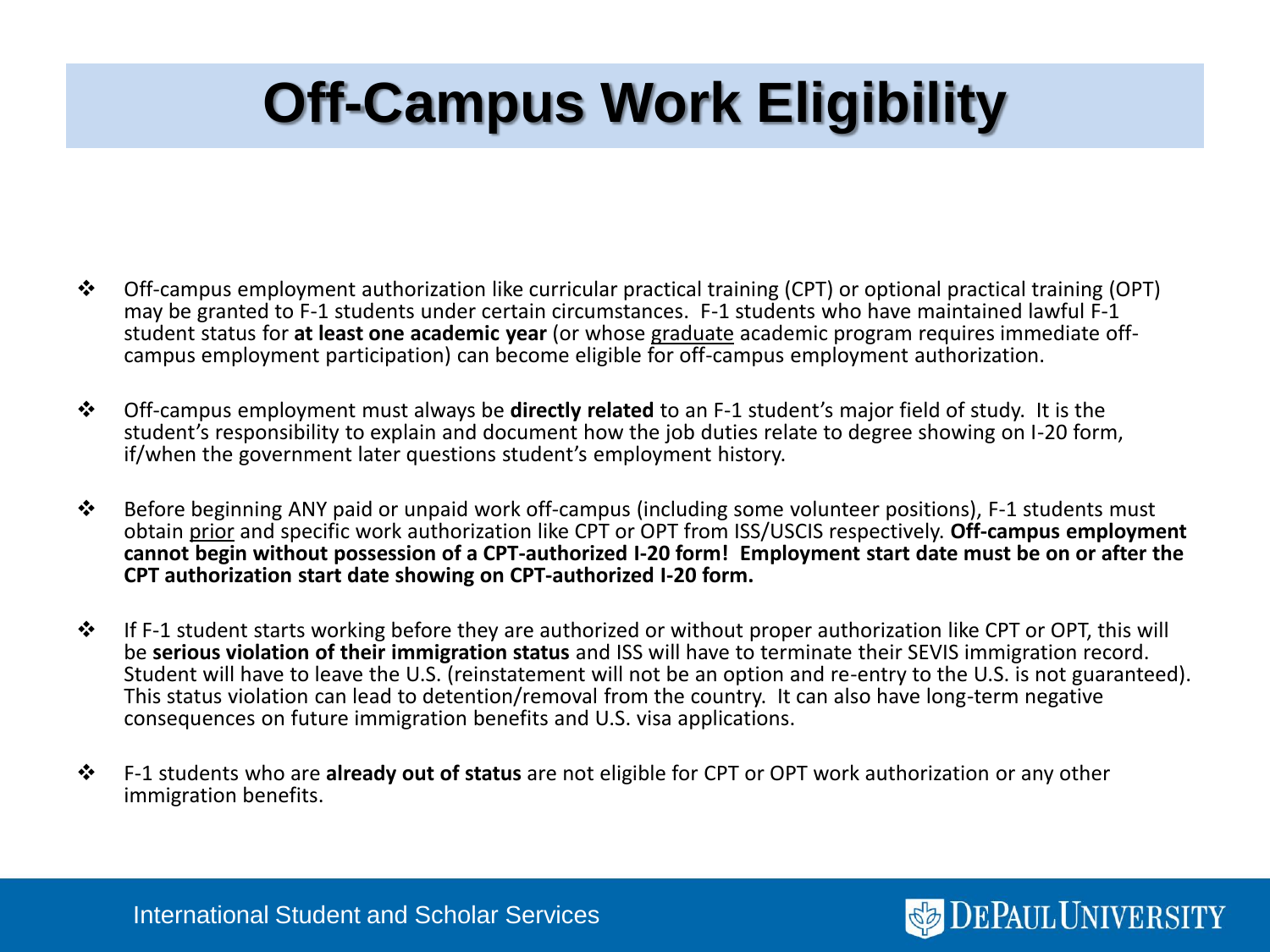# **CPT Eligibility / Parameters**

- $\bullet$  CPT authorization allows an eligible F-1 student to earn required course credit while completing an off-campus employment opportunity (e.g. internship). Enrollment in a required **internship/elective course is mandatory** for CPT authorization, regardless of the term/time of year.
- The internship/elective course must be "**an integral part of an established curriculum**" and be directly related to the F-1 student's major field of study. The internship must either be required by the F-1 student's curriculum or be an elective that fulfills part of an F-1 student's degree program completion requirements.
- CPT is **not designed for long-term, continuous employment**. The amount of CPT work authorization an F-1 student may request from ISS depends on how many internship courses/credit hours their academic program requires for degree completion. For example, if their degree program only offers/requires one internship course, the student may only request CPT work authorization for that one term. Students cannot use elective internship courses that will count as "extra" credit for the purpose of requesting CPT work authorization.
- CPT is **time-specific**; the dates of a CPT authorization will correspond with the dates of the term in which an F-1 student is enrolled in a required internship/elective course. CPT authorization dates cannot be backdated and can only be approved for a future start date. If you enroll in a summer internship course, please check if it is for summer session I, summer session II , or whole summer term, as the duration/dates for these summer terms vary. If CPT work authorization dates are too restrictive for the student/employer, please consider OPT option instead (assuming the student qualifies).
- Students who obtain **one year or more of full-time CPT work authorization** are ineligible for post-completion OPT. Therefore, if you are planning on applying for OPT following graduation, please keep this mind.

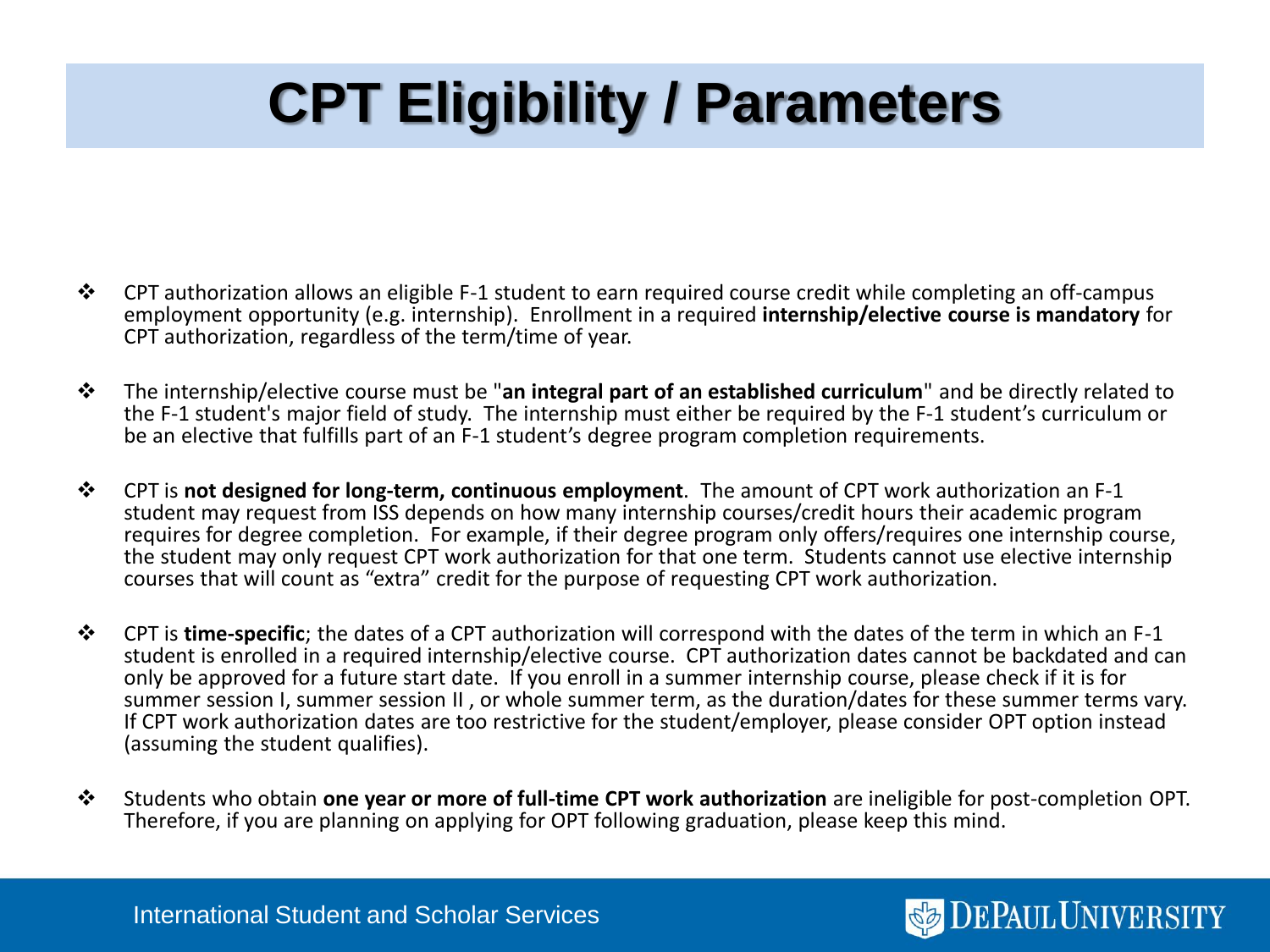# **CPT Eligibility / Parameters**

- $\clubsuit$  During the regular academic year (i.e. fall, winter, and spring terms) and during an F-1 student's final term of study, F-1 students may be employed up to a **maximum of 20 hours per week** (on and off-campus combined). Full-time employment may only be possible during an F-1 student's term of annual vacation. Reminder: if summer will be your final term, it cannot be counted as your annual vacation and therefore your hours will be limited 20 per week. **Exception to the 20 hour limit**: if the academic department requires all students in the degree program to work full-time, student may request full-time CPT during the regular school year. However, academic advisor will need to verify this requirement in writing at time of the CPT request.
- CPT is **employer-specific**; an F-1 student can only be employed for the employer specified on their I-20 form during the period of approved CPT authorization. If you want to change employers, please submit a new/separate CPT request to your academic department and ISS for review/processing and remember wait for new I-20 form showing the CPT authorization before starting employment with the new employer.
- CPT site of activity must be within **reasonable commuting distance** to DePaul University. Since F-1 students have to maintain full-time enrollment during the regular school year and report to class in person (they cannot count more than one online class towards full-time enrollment requirement), CPT site of activity has to be in or near Chicago during the regular school year (i.e. fall, winter, and spring terms).
- If student takes an internship course as their only remaining class in their last term at DePaul, there has to be an **in-person component** to the internship course. In other words, student needs to arrange to meet with their professor at DePaul University on a regular basis to establish that they were on-campus and making progress towards their final degree program requirements in-person.

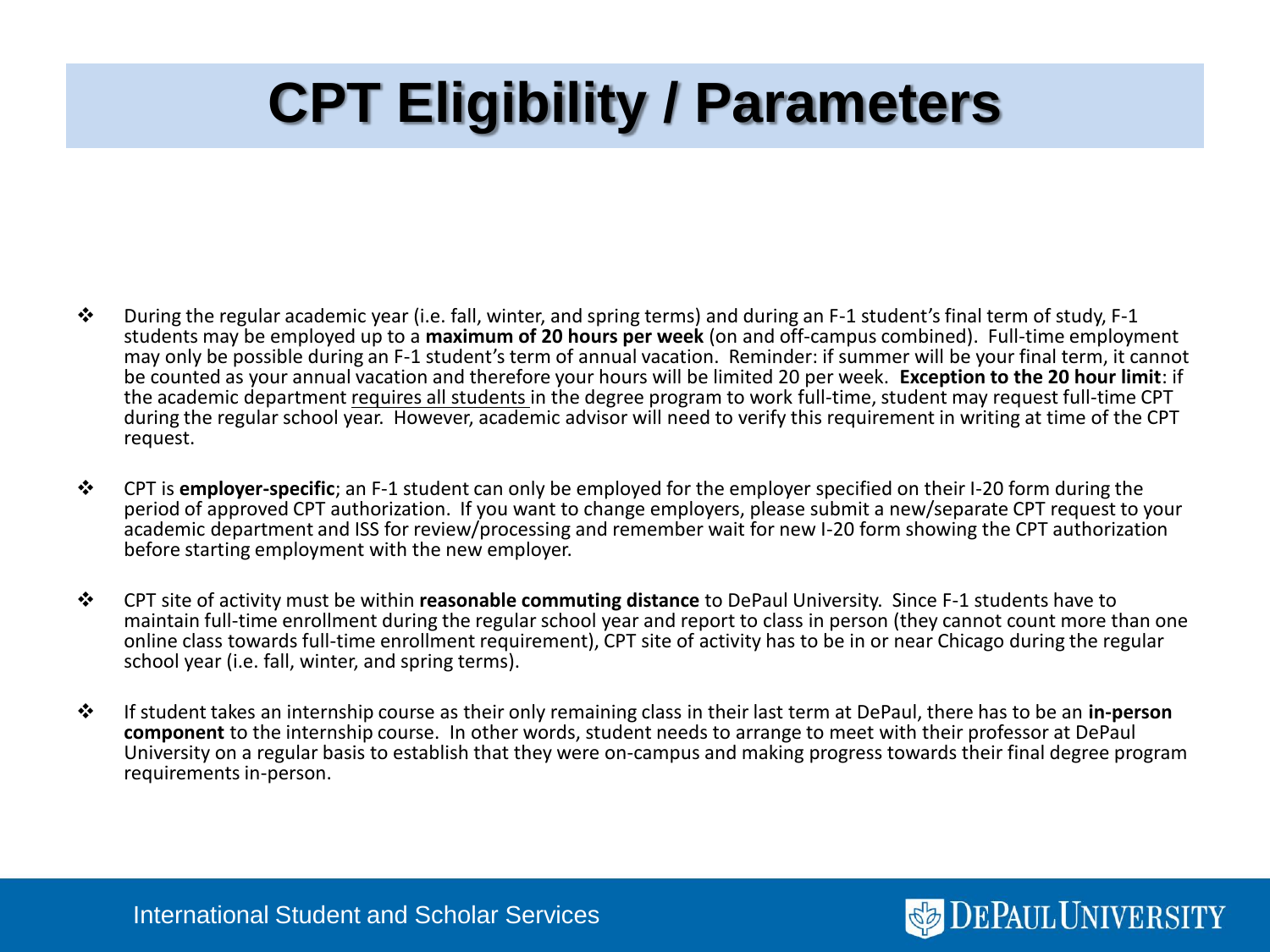### **CPT Application Checklist**

- 1. Read this tutorial in its entirety to make sure you understand the **parameters** of CPT authorization.
- 2. Review your **enrollment history** to make sure that you meet the one-year academic requirement. ISS advisor will also review your unofficial transcripts in Campus Connect before authorizing the CPT work authorization. If your graduate program requires students to start practical training earlier, please ask your academic advisor to email ISS this information at the time of your CPT request.
- 3. Obtain a **job offer letter** with a future start date that directly relates to your major field of study showing on I-20 form. Check with your prospective employer that the proposed dates of employment will not exceed the duration of your internship course.
- 4. Check with your Academic Advisor **if/when an elective/required internship course** is offered in your program that will count towards your degree completion and **register for this internship course** before the "last day to add/switch" university deadline for the term. Note, your unofficial transcript will need to show that you are enrolled full-time, including the required internship/elective course, for the term that you are requesting CPT authorization. If your CPT request is for summer annual vacation, then you only need to enroll in the corresponding internship course during the summer. Note, ISS will NOT be able to process your CPT authorization if your enrollment is incomplete.
	- **University Internship Program (UIP) Courses**: Students enrolled in UIP courses will need to contact the University Internship Program in the Career Center (DPC 9500): <https://resources.depaul.edu/career-center/services-resources/career-courses/Pages/default.aspx>.
	- **College of Computing and Digital Media (CDM)** students should visit the following CDM website for more information about CDM internship procedural requirements: [http://www.cdm.depaul.edu/Current%20Students/Pages/InternshipsandCOOPs.aspx.](http://www.cdm.depaul.edu/Current%20Students/Pages/InternshipsandCOOPs.aspx)
- 5. Complete and sign the top student section of the **CPT I-20 Request Form** (sample on next page; available in hard copy from ISS, or online at [http://iss.depaul.edu](http://iss.depaul.edu/)) and ask your Academic Advisor (not your faculty or your ISS advisor) to complete and sign the bottom portion of this form. Please **make sure that all fields are complete**, including your employer/employment details. Please note that in order for your Academic Advisor to complete the form, you will need to provide a job offer letter from your prospective employer that details your job duties, hours, and starting and ending dates.
- **6. Submit CPT I-20 Request Form to ISS** for review/processing. If you recently travelled or renewed your passport/visa, please include copies of your most recent I-94 card, and renewed passport/visa (only if ISS does not already have copies of these updated documents). Please also verify that your U.S. home address is current and active in Campus Connection. You may drop these documents at ISS front desk or email scanned/clear copies to your ISS advisor.
- 7. If you qualify for CPT and your request/enrollment looks complete, ISS will process your new I-20 form showing the CPT authorization approximately **5-7 business days** from the date you submit your request to ISS. Incomplete request will result in delayed processing times. Please keep this in mind as you discuss your employment start date with a prospective employer.
- 8. ISS front desk will send you an email notification once your new I-20 form is ready. Collect your updated I-20 form from ISS prior to the start of your employment. Note, you will need your new I-20 form (showing CPT authorization) on your first day of employment to demonstrate your legal U.S. work authorization.

#### International Student and Scholar Services